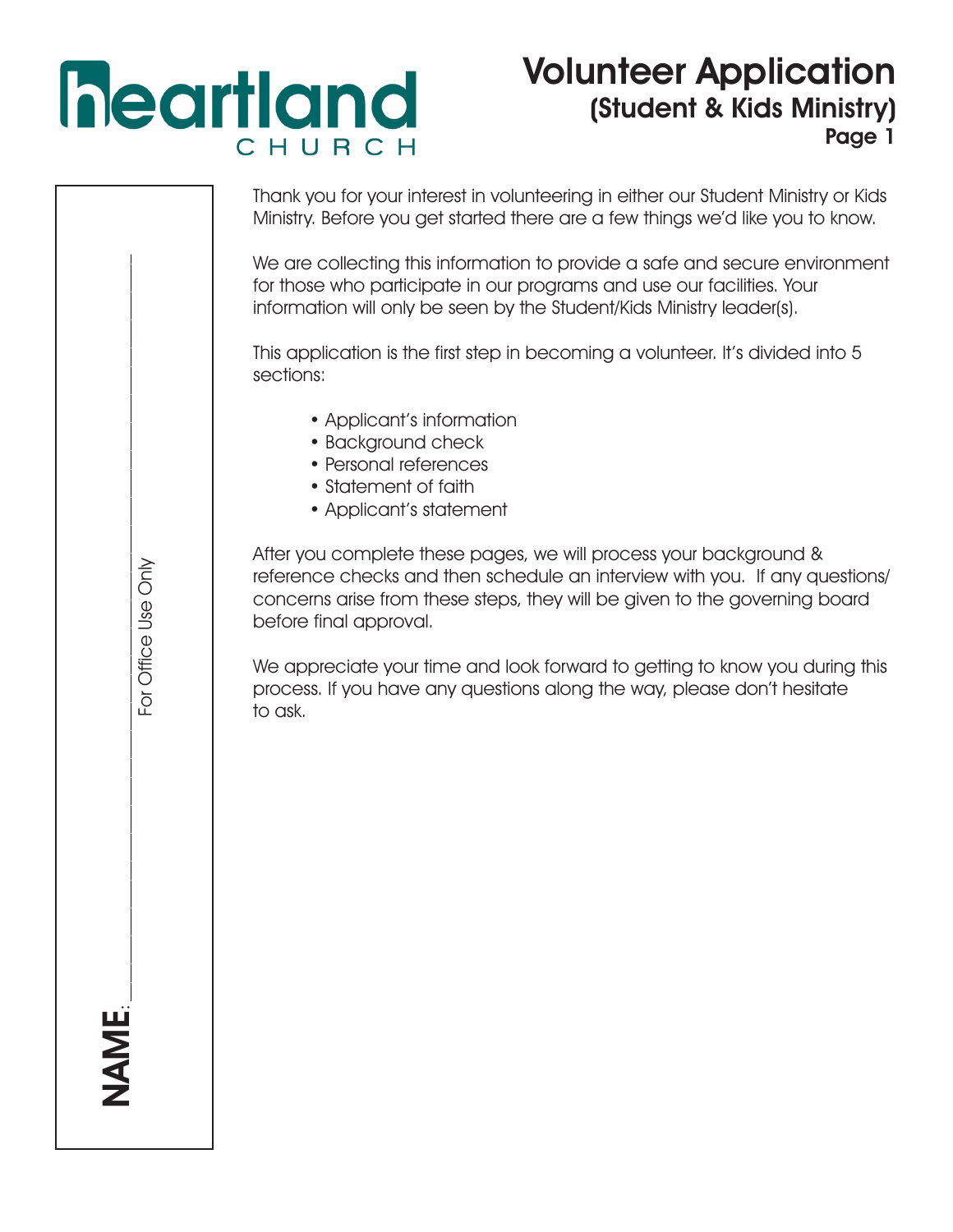

#### Applicant's Information:

| Male: _____ Female _____                                                                                                                                                                                            |                                                                                                                                                                                                        |
|---------------------------------------------------------------------------------------------------------------------------------------------------------------------------------------------------------------------|--------------------------------------------------------------------------------------------------------------------------------------------------------------------------------------------------------|
| Marital Status: ______________________________                                                                                                                                                                      |                                                                                                                                                                                                        |
| Are you a member of Heartland Church? Yes: _______ No: ______ In process: ______                                                                                                                                    |                                                                                                                                                                                                        |
|                                                                                                                                                                                                                     |                                                                                                                                                                                                        |
| Please provide information about the past two churches you've attended, if applicable:                                                                                                                              |                                                                                                                                                                                                        |
|                                                                                                                                                                                                                     | City & State: National Active Active Activities                                                                                                                                                        |
| Have you ever volunteered in ministry at another church? Yes: _______ No: ______                                                                                                                                    |                                                                                                                                                                                                        |
| If yes, in what area(s)? $\overline{\phantom{a}}$                                                                                                                                                                   |                                                                                                                                                                                                        |
|                                                                                                                                                                                                                     | Have you ever been subjected to expulsion, reprimand, or other discipline by a church, denomina-<br>tion or other religious organization? Yes: _______ No: ______ If yes, attach statement explaining. |
| Please indicate the area(s) of ministry in which you would like to serve:<br><b>Kids Ministry</b><br>Nursery (0-36 months): _________<br>Preschool (3yrs - 5yrs): __________<br>K-1 (Kindergarten - 1st): _________ | CrossTrainers (2nd - 4th grade): __________<br>SMAC56 (5th & 6th grade): ________                                                                                                                      |
| <b>Student Ministry</b><br>Jr. High (7th & 8th grade):                                                                                                                                                              | High School (9th - 12th grade):                                                                                                                                                                        |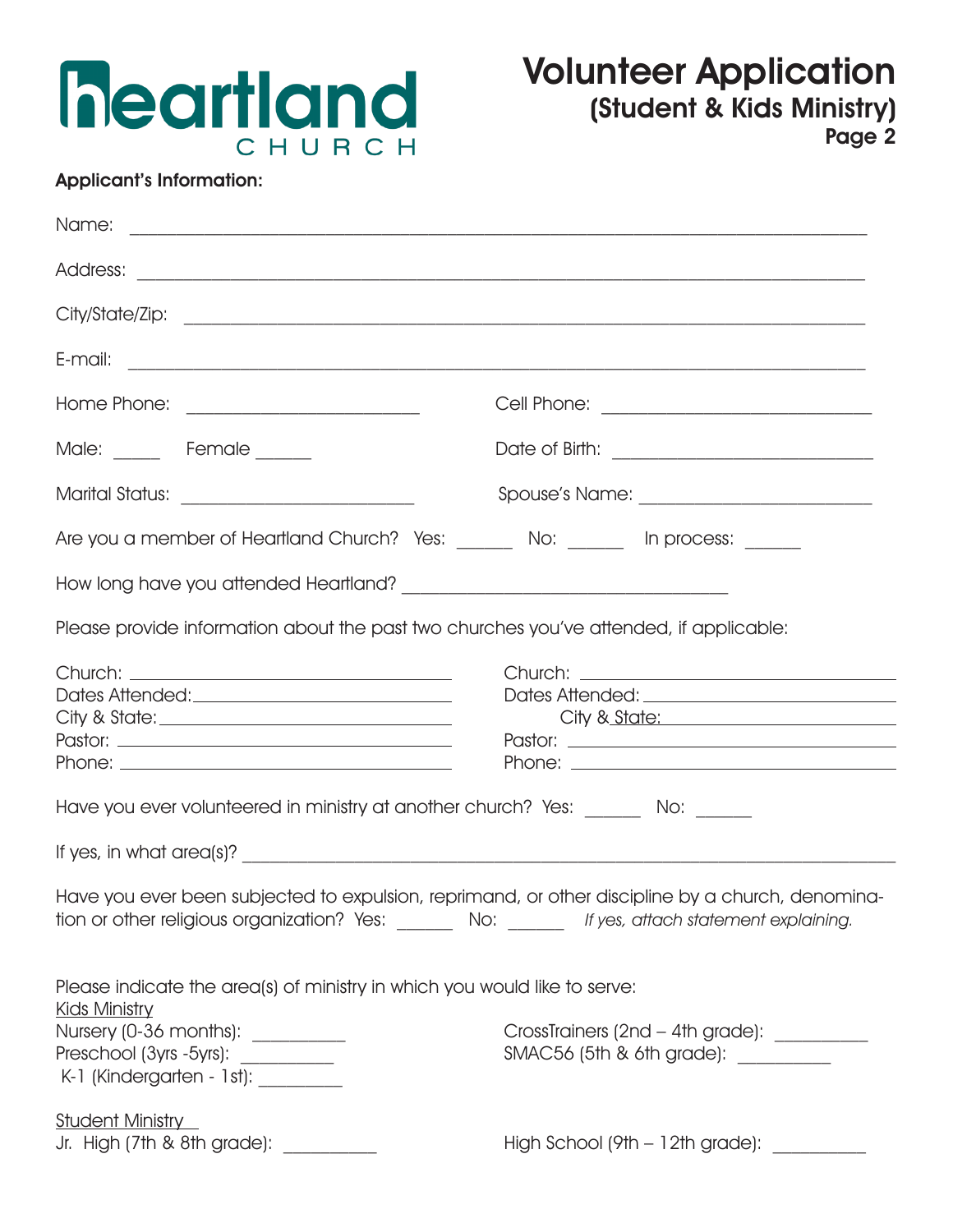

Release of Background Information:

| Alias or Maiden Name: _________________________                                                                                                                                                                                             |  |                                                                                                                                                                                                           |  |  |
|---------------------------------------------------------------------------------------------------------------------------------------------------------------------------------------------------------------------------------------------|--|-----------------------------------------------------------------------------------------------------------------------------------------------------------------------------------------------------------|--|--|
|                                                                                                                                                                                                                                             |  |                                                                                                                                                                                                           |  |  |
|                                                                                                                                                                                                                                             |  | Are you a US Citizen?                                                                                                                                                                                     |  |  |
|                                                                                                                                                                                                                                             |  |                                                                                                                                                                                                           |  |  |
|                                                                                                                                                                                                                                             |  | How long have you lived at the address listed on page 2 of this application? ______________________                                                                                                       |  |  |
|                                                                                                                                                                                                                                             |  |                                                                                                                                                                                                           |  |  |
|                                                                                                                                                                                                                                             |  |                                                                                                                                                                                                           |  |  |
|                                                                                                                                                                                                                                             |  |                                                                                                                                                                                                           |  |  |
| Have you ever been arrested for any reason? Yes: _______ No: ______<br>Have you ever been convicted of a felony or misdemeanor, including alcohol or drug related<br>offences, other than minor traffic violations? Yes: _______ No: ______ |  |                                                                                                                                                                                                           |  |  |
| Have you ever been accused, charged, or convicted of a crime involving a sexual offense, an<br>offense relating to children, or a crime of violence? Yes: _______ No: ______                                                                |  |                                                                                                                                                                                                           |  |  |
| If you have been arrested, convicted or charged with any offense, please attach a statement or<br>explanation, including nature of offense charged, date, law enforcement agency making the charge,<br>and any other relevant information.  |  |                                                                                                                                                                                                           |  |  |
| attach statement explaining.                                                                                                                                                                                                                |  | Have you ever been the subject of a civil lawsuit involving sexual misconduct, sexual harassment, or<br>other immoral behavior or conduct, involving adults or children? Yes: ______ No: _____<br>If yes, |  |  |
|                                                                                                                                                                                                                                             |  | I hereby give permission for Heartland Church to obtain a nationwide police background check.                                                                                                             |  |  |

Heartland Church will submit this form to authorities to conduct a background check. (The applicant is not to perform this check, therefore do not take this form to your local police authority.)

Signed: \_\_\_\_\_\_\_\_\_\_\_\_\_\_\_\_\_\_\_\_\_\_\_\_\_\_\_\_\_\_\_\_\_\_\_\_\_\_\_\_\_\_\_\_\_\_\_\_\_\_ Date: \_\_\_\_\_\_\_\_\_\_\_\_\_\_\_\_\_\_\_\_\_\_\_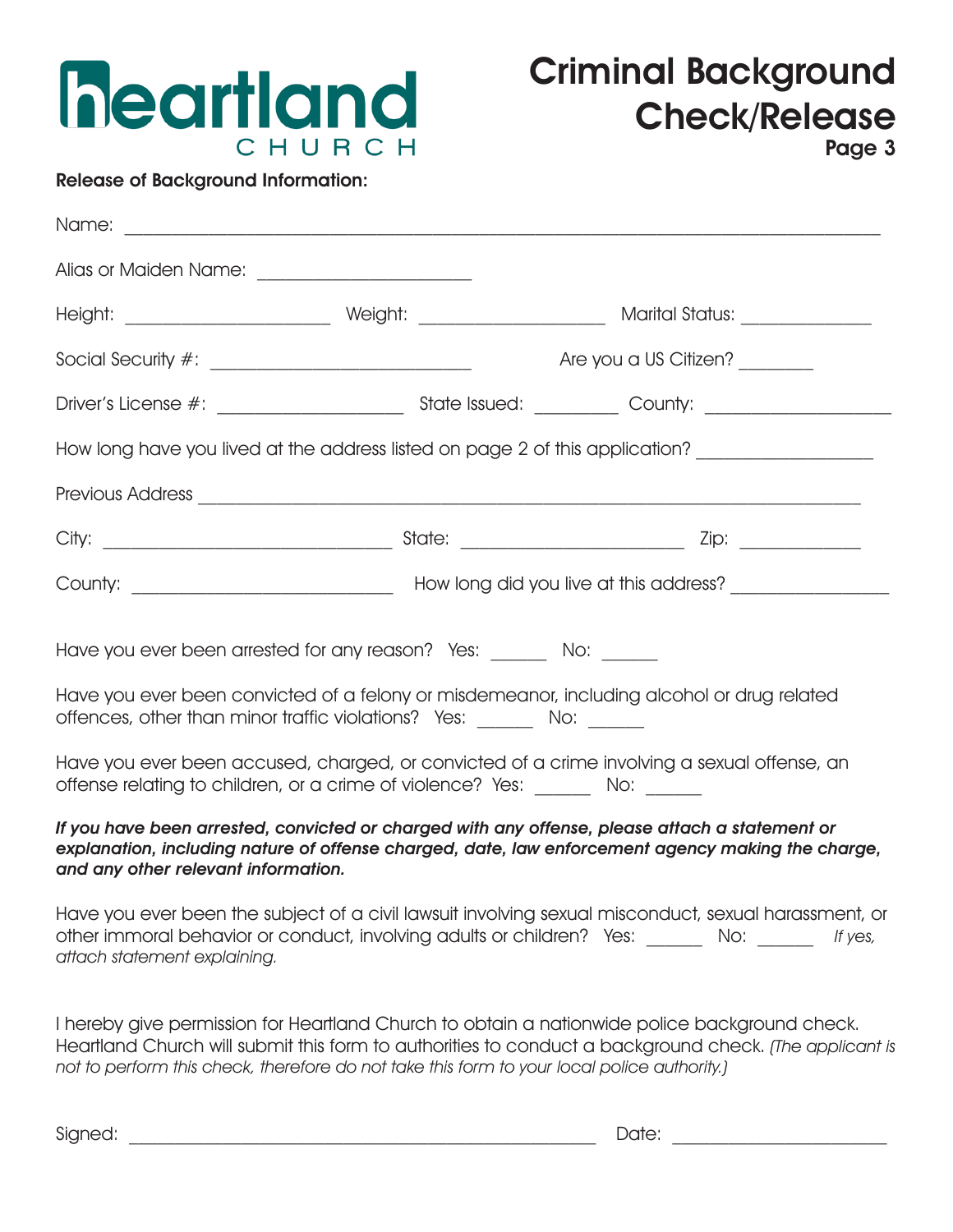

## **Volunteer Application** (Student & Kids Ministry)

Page 4

Personal References (only 1 Heartland attendee and no relatives please):

|  | State: _________________________________                                                                                                                                                                                             |  |  |  |
|--|--------------------------------------------------------------------------------------------------------------------------------------------------------------------------------------------------------------------------------------|--|--|--|
|  |                                                                                                                                                                                                                                      |  |  |  |
|  |                                                                                                                                                                                                                                      |  |  |  |
|  | Name: <u>experimental and a series of the series of the series of the series of the series of the series of the series of the series of the series of the series of the series of the series of the series of the series of the </u> |  |  |  |
|  |                                                                                                                                                                                                                                      |  |  |  |
|  |                                                                                                                                                                                                                                      |  |  |  |
|  |                                                                                                                                                                                                                                      |  |  |  |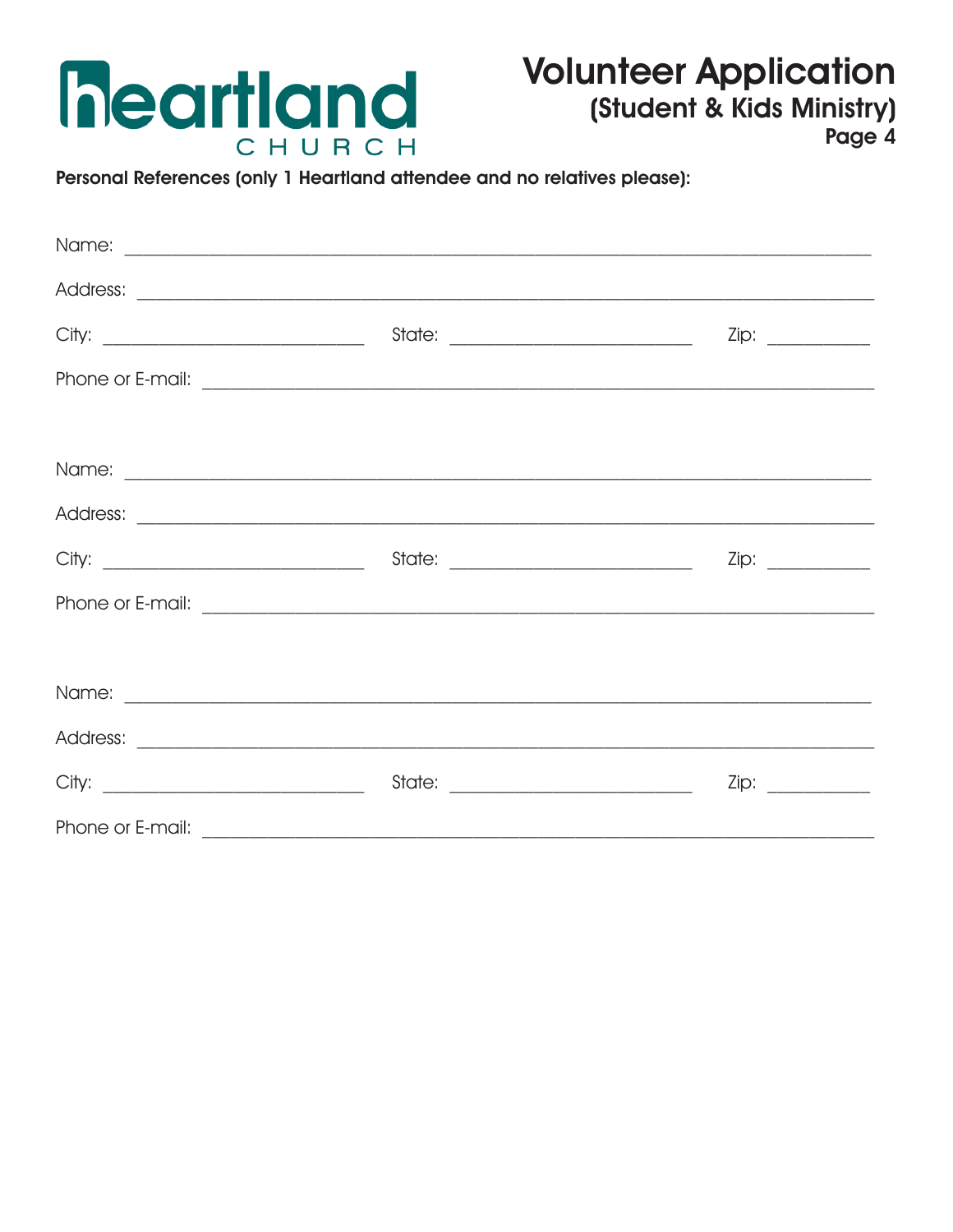## **heartland** CHURCH

### Volunteer Application (Student & Kids Ministry) Page 5

#### Statement of Faith:

- 1. There is one God, who is infinitely perfect, existing eternally in three persons: Father, Son, and Holy Spirit.
- 2. Jesus Christ is the true God and the true man. He was conceived by the Holy Spirit and born of the virgin Mary He died upon the cross, the Just for the unjust, as a substitutionary sacrifice, and all who believe in Him are justified on the ground of His shed blood. He arose from the dead according to the Scriptures. He is now at the right hand of Majesty on high as our great High Priest. He will come again to establish His kingdom, righteousness and peace.
- 3. The Holy Spirit is a divine person, sent to indwell, guide, teach, empower the believer,and convince the world of sin, of righteousness, and of judgment.
- 4. The Old and New Testaments, inerrant as originally given, were verbally inspired by God and are a complete revelation of His will for the salvation of men. They constitute the divine and only rule of Christian faith and practice.
- 5. Man was originally created in the image and likeness of God: he fell through disobedience, incurring thereby both physical and spiritual death. All men are born with a sinful nature, are separated from the life of God, and can be saved only through the atoning work of the Lord Jesus Christ. The portion of the unrepentant and unbelieving is existence forever in conscious torment, and that of the believer, in everlasting joy and bliss.
- 6. Salvation has been provided through Jesus Christ for all men; and those who repent and believe in Him are born again of the Holy Spirit, receive the gift of eternal life, and become the children of God.
- 7. It is the will of God that each believer should be filled with the Holy Spirit and be sanctified wholly, being separated from sin and the world and fully dedicated to the will of God, thereby receiving power for holy living and effective service. This is both a crisis and a progressive experience wrought in the life of the believer subsequent to conversion.
- 8. Provision is made in the redemptive work of the Lord Jesus Christ for the healing of the mortal body. Prayer for the sick and anointing with oil are taught in the Scriptures and are privileges for the Church in this present age.
- 9. The Church consists of all those who believe on the Lord Jesus Christ, are redeemed through His blood, and are born again of the Holy Spirit. Christ is the Head of the Body, the Church, which has been commissioned by Him to go into all the world as a witness, preaching the gospel to all nations. The local church is a body of believers in Christ who are joined together for the worship of God, for edification through the Word of God, for prayer, fellowship, the proclamation of the gospel, and observance of the ordinances of Baptism and the Lord's Supper.
- 10. There shall be a bodily resurrection of the just and of the unjust; for the former, a resurrection unto life; for the latter, a resurrection unto judgment.
- 11. The second coming of the Lord Jesus Christ is imminent) and will be personal, visible, and premillennial. This is the believer's blessed hope and is a vital truth which is an incentive to holy living and faithful service.

I have read and agree with the above Statement of Faith of the Christian & Missionary Alliance.

YES<sup>NO</sup>

I am willing to teach from the above concepts and will refrain from teaching issues of personal preference (schooling, Bible translations, diets, etc).

YES NO

I understand my character speaks as loudly as my curriculum, and will endeavor to let Christ shine through my life, privately and publicly.

Signed: with the state of the state of the state of the Signed: with the state of the state of the state of th